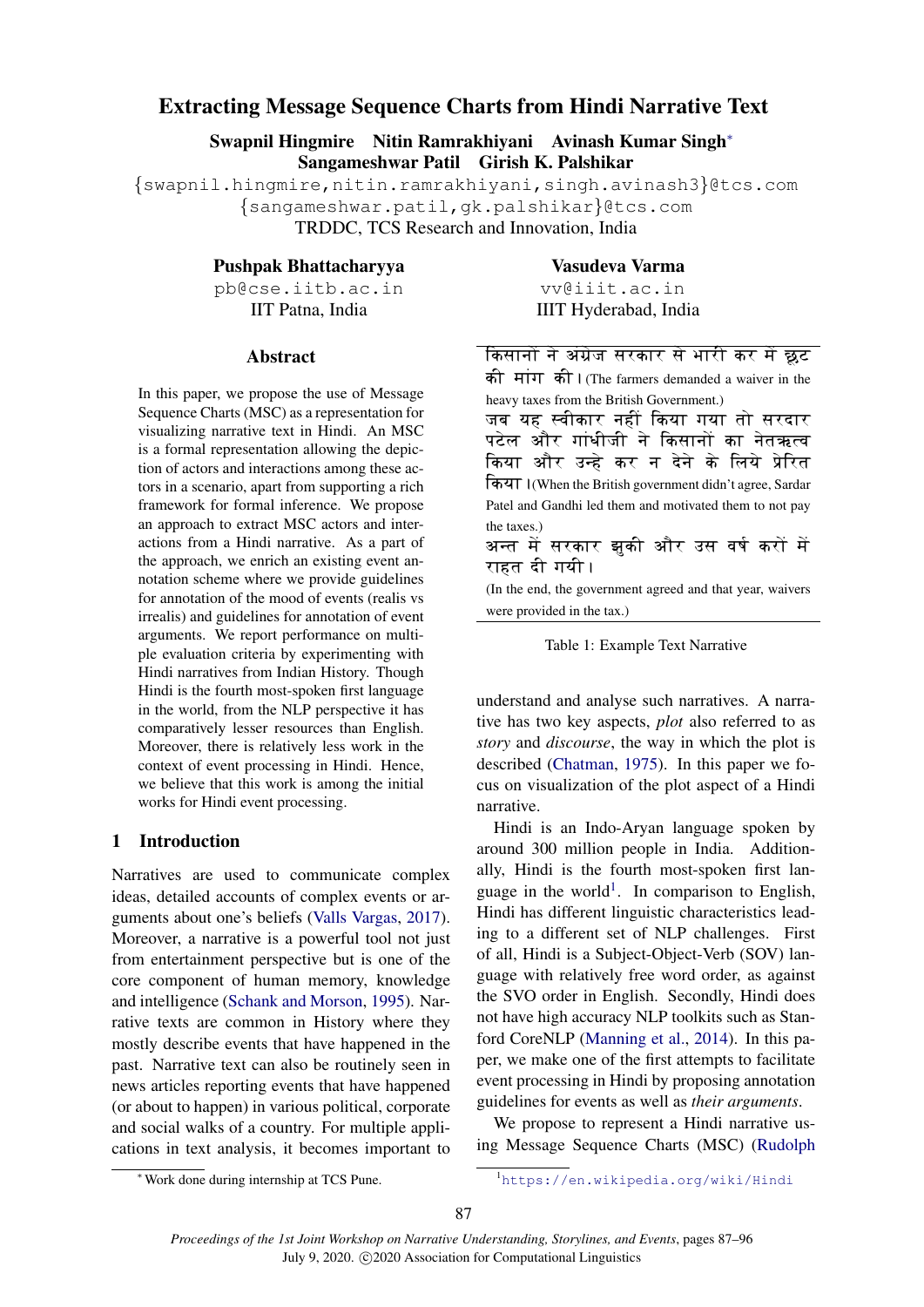<span id="page-1-0"></span>

Figure 1: MSC of example text narrative described in Table [1](#page-0-0)

[et al.,](#page-8-3) [1996\)](#page-8-3). MSC is a widely used notation to depict interactions among components of communicating devices. In an MSC, a vertical line represents a component and horizontal arrows indicate message from one component to another. We assume actors (or entities) in a narrative as components and message among the components as interactions among the corresponding actors. As an example, consider the text narrative from the Indian Independence Movement in Table [1](#page-0-0) and the corresponding MSC in Figure [1.](#page-1-0)

We also address the problem of automatically extracting the MSC representation from a given narrative text. MSC extends the notion of a single event-timeline [\(Bedi et al.,](#page-8-4) [2017\)](#page-8-4) for a narrative by providing a timeline per actor (entity of interest). MSC representation captures all the actors and interactions in an easy to visualize manner and hence make the text more comprehensible. Further, the representation's support for inference mechanisms opens up possibilities of tackling natural language understanding problems like text comprehension and question answering. Our work is similar to [\(Palshikar et al.,](#page-8-5) [2019\)](#page-8-5) to represent a English narrative using MSC. However, due to intricacies of events in Hindi language, their approach cannot be used for construction of MSC of a Hindi narrative.

The key contributions of the paper are (i) we extend an existing scheme of annotation of events [\(Goud et al.,](#page-8-6) [2019\)](#page-8-6); we provide guidelines for annotation of mood of events (realis vs irrealis) and guidelines for annotation of event arguments, (ii) we propose an approach to identify event predicates and their arguments, (iii) MSC based visu-

alization of actors and interactions, (iv) we report performance on multiple evaluation criteria by experimenting with four Hindi narratives from Indian History.

# 2 Key Annotation and Extraction Challenges for Events in Hindi

Annotation and extraction of events and their arguments from English texts is a challenging task [\(Mitamura et al.,](#page-8-7) [2015\)](#page-8-7). In case of Hindi there are more challenges as compared to English. Following are the key challenges we observed while processing Hindi narratives.

I. Absence of annotation guidelines and labelled data similar to ACE: Only few attempts have been made to define comprehensive event annotation guidelines for Hindi. [\(Goud et al.,](#page-8-6) [2019;](#page-8-6) [Goel et al.,](#page-8-8) [2020\)](#page-8-8) propose a set of guidelines for annotation of event mentions in Hindi. However, they do not consider arguments of events, which are vital for narrative processing.

II. Annotation of events with Light Verb Constructs (LVCs): LVCs are formed from a commonly used verb and usually a noun phrase (NP) in its direct object position, such as *have a look* or *take an action*. For example, in the sentence राम ने किताब दी ('Ram ne Kitab di'; Ram gave the book),  $\hat{\tau}$  (di;*give*) is the event, however in the sentence राम ने किताब खो दी ('Ram ne Kitab kho di'; *Ram lost the book*.), खो दी('kho di'; *lost*) is the event. Similarly, in the sentence राम से किताब गुम हो गई ('Ram se kitab gum ho gayee'; *Ram lost the book*), गुम हो गई ('gum ho gayee'; *lost*) is the event. As compared to English, LVCs are more common in Hindi, have different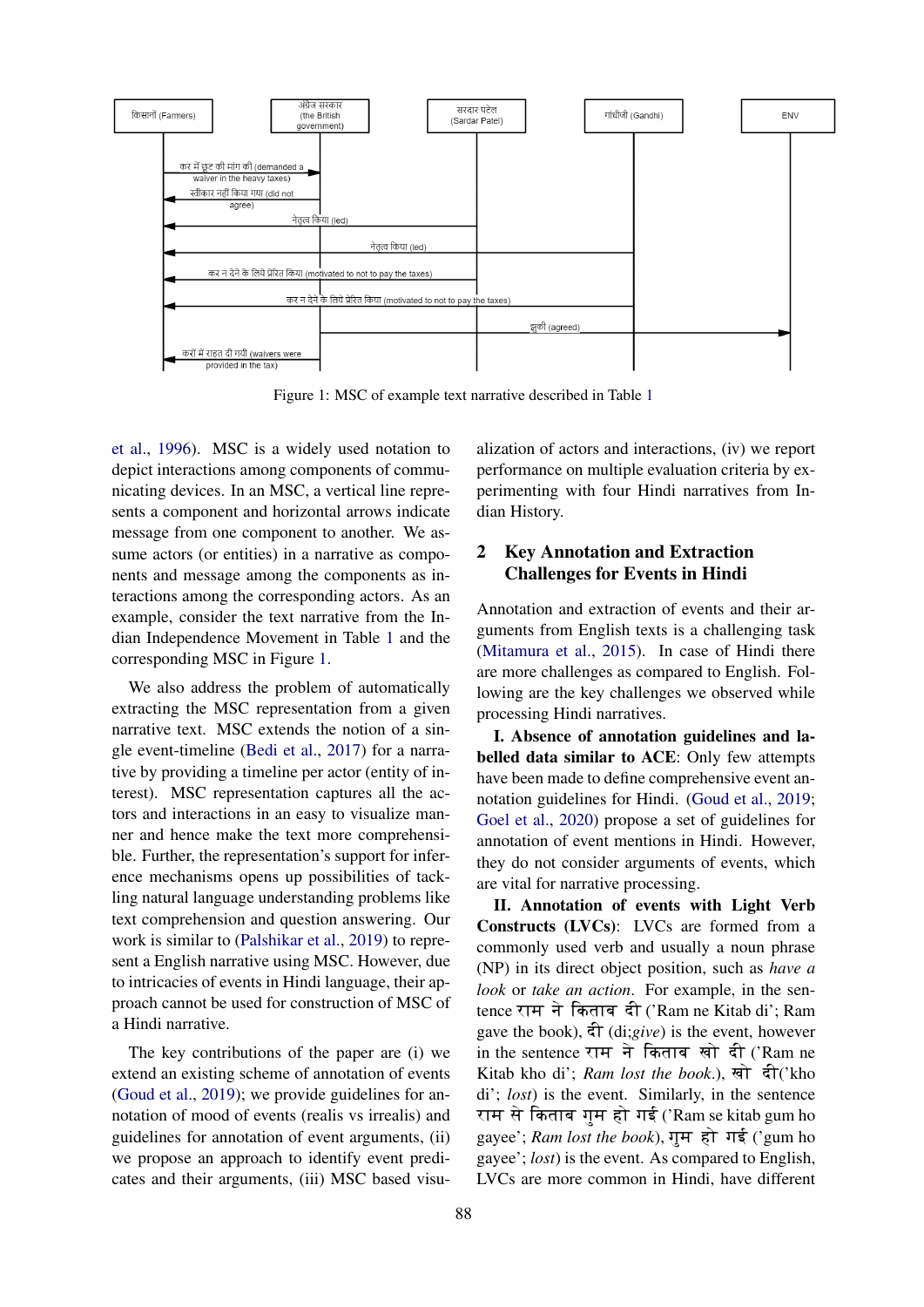characteristics and are used as a preferred method for introducing new predicates into the language [\(Vaidya et al.,](#page-9-1) [2016\)](#page-9-1). A state-of-the-art approach [\(Chen et al.,](#page-8-9) [2015\)](#page-8-9) propose a supervised approach to identify LVCs in English using resources like PropBank, the OntoNotes sense groupings, Word-Net and the British National Corpus. However, it is difficult to extend this approach for Hindi as it would require extensive efforts to create labelled data based on such resources for Hindi.

III. Annotation of nominal events: An event is a nominal event if it is described by a noun. Annotation of nominal events is a challenging task, as eventiveness of a noun depends on the context in which it is used. In this paper, we restrict our focus to events pivoted around verbs in the past tense as interactions. We plan to explore nominal events in the future.

# 3 Proposed Annotation Guidelines and Approach

As highlighted earlier, an MSC consists of a set of actors and interactions among them. The proposed approach is accordingly divided into two major stages: (1) Extraction of actors and their coreference resolution; (2) Extraction of interactions with their sender and receiver arguments.

## 3.1 Actor Extraction and Coreference Resolution

Since we are focusing on narratives of historical events, we assume the actors to be entities of type PERSON, LOCATION and ORGANIZA-TION. Further, we are interested in identifying all types of actor mentions - proper nouns, common nouns and pronouns. To extract proper noun mentions, we perform Named Entity Recognition of the text and mark all noun phrases of type PER-SON, LOCATION and ORGANIZATION as actors. Since Hindi is a relatively resource-poor language and it is very costly to generate necessary labeled data to train a supervised model, we propose an unsupervised technique to identify actors based on Wordnet. Given a noun which is the head of a noun phrase, we query its hypernym hierarchy to check if specific senses of  $F$ <sup>4</sup> $T$  (sthaan; *place*), क्षेत्र (kshetra; *region*), भू-भाग (bhu-bhaag; *geographical area*), व्यक्ति (vyakti; *person*), मानव (maanav; *person*) and समुदाय (samudaay; *group*) are found. If so, we tag the type of the respective noun phrase corresponding to the hypernym

found. As pronouns are a closed set of words, we use a manually prepared list of pronouns and corresponding types to identify all pronoun mentions of the actors. It is ensured that the list does not include any demonstrative pronouns (such as  $\overline{45}$ , वह, उन, उस). Each pronoun in the text is checked against the list and marked as an actor, if found.

As the actor mentions are to be visualized on a MSC, it is not sufficient to depict only head words of actor phrases. For example, सरदार पटेल (*Sardar Patel* is more informative as well as describes the complete entity than just the headword पटेल (*Patel*). Hence, we propose a simple dependency parse based approach to identify the complete noun phrase given the head word. We append to the head word all nouns which are dependent on it through the *compound* dependency. For example, the word महात्मा (*Mahatma*) is dependent on the head word  $\Pi\widehat{\mathcal{F}}$  (*Gandhi*) through the *compound* dependency and hence, the complete phrase becomes महात्मा गांधी (Mahatma Gandhi). We also append any adjectives/quantifiers which modify the head word using the *amod* dependency. For example, प्रथम प्रधानमंत्री (pratham pradhanmantri; *first prime minister*) is formed as a complete phrase where प्रथम (pratham; *first*) modifies प्रधानमंत्री (pradhanmantri; *prime minister*) using the *amod* dependency. A complex construct observed is a noun dependent on the head word with a *nmod* dependency with no verbs or prepositions occurring between the two. Such nouns are also considered part of the complete phrase and are handled through this approach. For example, in the phrase स्वतंत्रता संग्राम सेनानी (swatantrata sangram senani; *freedom fighter*), the word स्वतंत्रता (swatantrata; *independence*) is dependent on the head word सेनानी (senani; *soldier*) through the *nmod* dependency with only a noun संग्राम (sangram; *struggle*) appearing in between.

For coreference resolution, we employ the technique proposed in [\(Ramrakhiyani et al.,](#page-8-10) [2018\)](#page-8-10). The authors assume gold actor mentions as input and predict coreferences between the actor mentions. They apply a set of linguistically motivated rules coded in a Markov Logic Network (MLN) based framework to perform the coreference resolution. In this paper, we develop an MLN with the stated rules and input it the extracted actor mentions to perform the coreference resolution. We also annotate the first observed mention in each mention cluster as the canonical actor mention for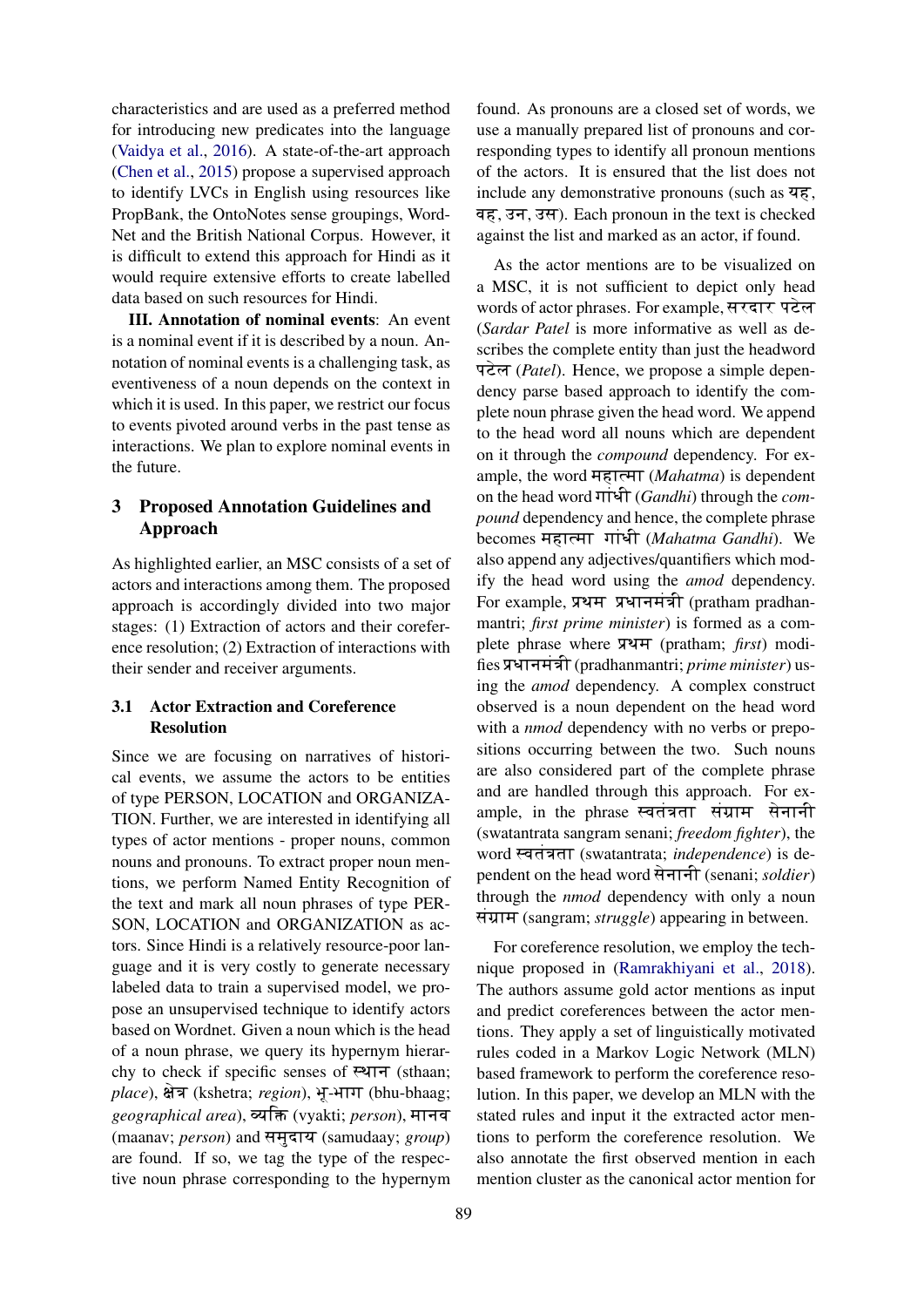that coreference group. The canonical actor mention is used for its depiction on the output MSC.

## 3.2 Interaction Extraction

An interaction in the MSC notation is composed of the central event and its sender and receiver actor arguments. To extract interactions it hence becomes important to identify the meaningful events and their actor arguments. In this paper, we focus on events which are primarily described by verbs. We define such verbal events based on linguistic properties of Hindi verbs [\(Vaidya,](#page-8-11) [2015\)](#page-8-11). We also propose a set of annotation guidelines to mark such verbal events and their arguments.

## 3.2.1 Verbal Events

A verbal event can be of two types: 1) simple predicate where a verb triggers the event. For example, in the sentence, राम ने आम खाया (Ram ne aam khaya; *Ram ate a mango*.), the verb **साया** is a simple predicate, 2) complex predicate where an event is triggered by a verb and an additional element of type *verb* or *adjective* or *adverb* or borrowed English verb or *noun* [\(Vaidya,](#page-8-11) [2015\)](#page-8-11). A complex predicate further has two important types: 1) *conjunct predicate* where the additional element is of type *noun*. For example, in the sentence, 2089 में राम का जन्म हुआ  $(2017 \text{ me } \text{Ram } \text{ka } \text{janma } \text{hua};$ *Ram was born in 2017.*) the verbal predicate  $\overline{\epsilon}$  $\overline{\epsilon}$ triggers an event with the additional noun element जन्म, 2) *compound predicate* where the additional element is of type *verb*. For example, in the sentence, राम ने किताब खो दी (Ram ne kitab kho di; *Ram lost the book.*), the verbal predicate  $\hat{\tau}$  triggers an event with the additional verb element  $\overrightarrow{A}$ .

## 3.2.2 Annotation of Events

The proposed annotation guidelines for marking verbal events are described as follows:

I. In this paper, we restrict our scope to events represented using verbs. For example, in the following sentence महोत्सव (mahotsav; *festival*) is not annotated as an event: फिल्म महोत्सव के दौरान पुराने अभिनेता

पधारे (film mahotsav ke dauran purane abhineta padhare; *senior actors arrived during the film festival*)

II. The head verb of an event predicate is tagged as PIVOT. If an event predicate is a *conjunct predicate*, its *noun* element is tagged as P-CONJ. In case of a *compound predicate*, the *verb* element of the head verb is tagged as P-COMP. Following are the examples of *conjunct predicate* and *compound predicate* annotated as per this guideline:

### Conjunct predicate:

उनकी शिक्षा मुख्यतः स्वाध्याय से ही हुई P-CONJ  $\sum$ PIVOT (unki shiksha mukhtah swadhyay se hui;*His education happened mainly through selflearning*)

## Compound predicate:

उन्हे ग्रह मंत्री का कार्य सौंपा गया PIVOT P-COMP (unhe grha mantri ka karya saupa gaya;*He was*

*made in-charge of the home ministry*)

- III. Based on the guidelines in [\(Mitamura et al.,](#page-8-7) [2015\)](#page-8-7), events with realis mood are considered valid events. An event is in realis mood, if it has explicitly happened in the past. On the other hand, if an event has irrealis mood then we can not say whether the event has actually happened or not. Following are examples of sentences with realis and irrealis mood events:
	- Realis: लंदन जाकर उन्होंने बैरिस्टरी की पदाई की (landan jakar unhone baristari ki padhai ki;

*He went to London and studied law*)

- Irrealis: यदि सरदार कुछ वर्ष और जीवित रहते तो भारत का कायाकल्प हो जाता (yadi sardar kuch varsh aur jeewit rehte to pure bharat ka kayakalp ho jata; *If Sardar remained alive for a few more years, India would have been transformed.*)
- IV. Only punctual events are annotated as events. An event is punctual if it "does not have a transitional phase between its start and end point" [\(Kay and Aylett,](#page-8-12) [1996\)](#page-8-12). This implies that a process in continuation is not punctual and hence not marked as a valid event.
	- Punctual event: किसानों ने अंग्रेज सरकार से भारी कर में छट की मांग की (kisano ne angrejh sarkar se bhari kar me chut ki mang ki; *The farmers demanded the British government, a waiver in the heavy taxes*)
	- Non-punctual event: गुजरात का खेडा खंड उन दिनों सखे की चपेट में था (gujrat ka kheda khand un dino sukhe ki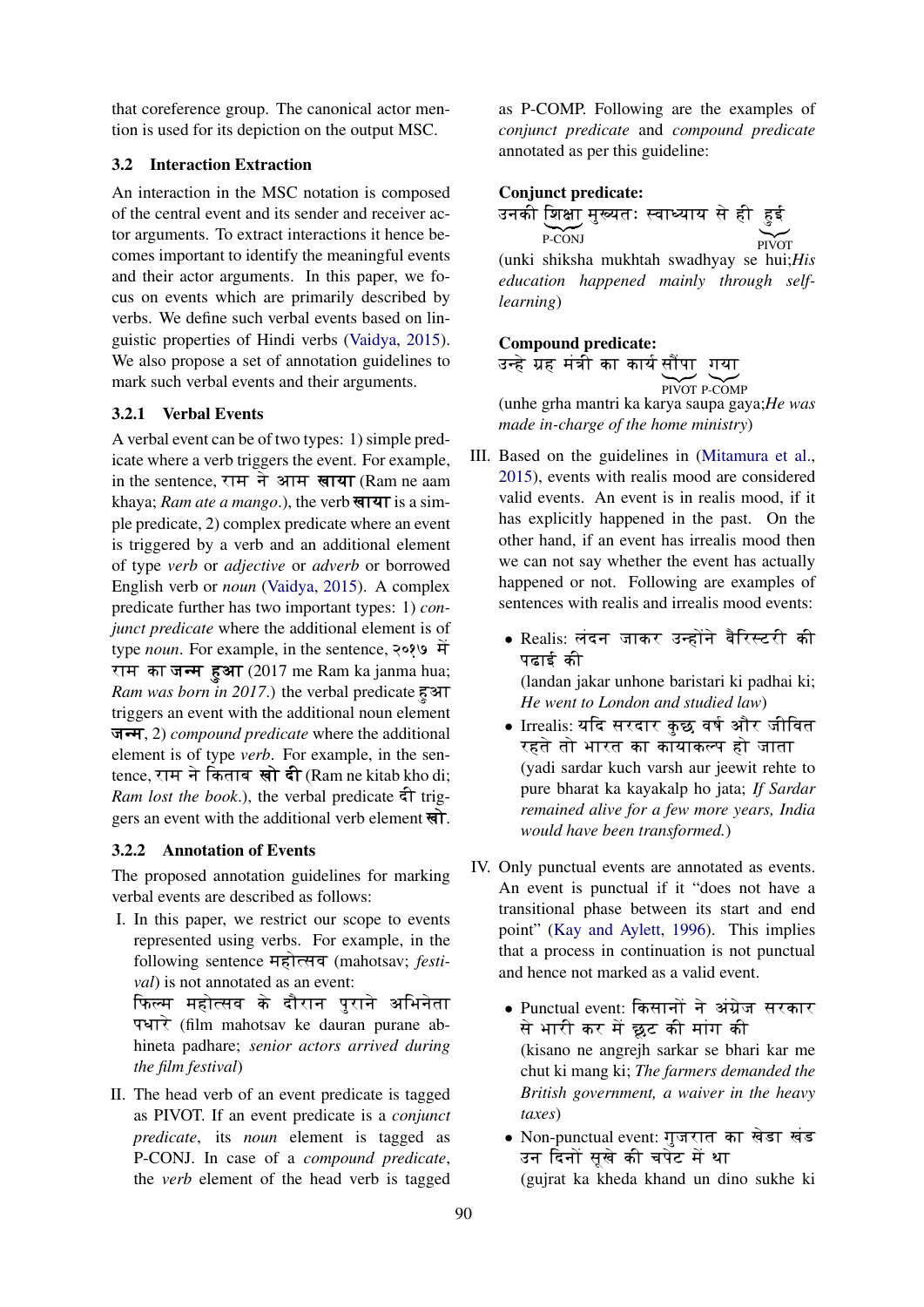Algorithm 1: Identification of Event Predi-

cates Input: Sentence *s* **Result:**  $E$  : List of event predicate tuples:  $\langle PIVOT, P\text{-}\overline{CONJ}, P\text{-}\overline{COMP} \rangle$  in sentence *s* 1  $E := \emptyset$  // list of event predicates 2  $S_d := GetDependencyTree(s);$ 3  $root := S_d root$  // get the root of the dependency tree 4 if root *is a past tense verb* then 5  $\mid e:=\langle \rangle; e.PIVOT=root;$ 6  $E := E \cup e$ ; 7 **foreach** *child*  $c \in S_d$  *root.children* **do** 8 | | if  $dep_{\textit{rel}}(c, root) \in [advcl, conj, acl : relcl]$ then 9  $| \cdot |$   $e := \langle \rangle; e.PIVOT = c;$ 10  $\vert \vert E := E \cup e$ 11 **foreach** *event predicate*  $e \in E$  **do** 12 **foreach** *child*  $c \in S_d$ *.e.children* **do** 13 **if**  $dep_{\text{rel}}(c, e) == compound$  and c is a *noun* then 14  $\begin{vmatrix} \cdot & \cdot & e.P-CONJ = c \end{vmatrix}$ 15 **else if**  $dep_{\text{rel}}(c, e) \in [aux, auxpass]$  and c *is an auxiliary verb* then 16 | | |  $e.P-COMP = c$ 17 return  $E$ 

> <span id="page-4-0"></span>chapet me tha; *Those days Gujarat's Kheda district was affected by drought.*)

• Verbs appearing in the authors' opinions are not considered valid events. For example, the verbs in the quoted part  $\overline{J}$ (jayenge; will go) and  $\frac{2}{5}$  ( hai) of the following sentence are ignored: सरदार पटेल ने केवल इतना कहा ''क्या हम गोवा जाएंगे,केवल दो घंटे की बात है" (sardar patel ne kewal itna kaha "kya hum goa jayenge, kewal do ghante ki baat hai";

*Sardar Patel only said "Will we go to Goa, its a matter of only two hours"*.)

### 3.2.3 Annotation of Event Arguments

We consider an actor who initiates or triggers an event as the sender of the event. All other actors that participate in the event are considered as receivers of the event. For example, in the sentence राम ने राजू को लन्दन भेजा $($ ram $\,$ ne raju $\,$ ko london bheja; *Ram sent Raju to London*), राम is the sender of the event भेजा, while राजू and लन्दन are its receivers.

Algorithm 2: Identification of Interactions **Input:** Sentence  $s$ ,  $E =$  List of event predicate tuples:  $\leq$  P IVOT, P – CONJ, P – COMP > in sentence  $s$ ,  $A =$  List of actors in  $s$ **Result:**  $I = List$  of tuples:  $<$  SENDER, PIVOT, RECEIVER > 1  $I := \emptyset$  // list of interactions 2  $S_d := GetDependercyTree(s);$ 3  $root := S_d root$  // get the root of the dependency tree 4  $rootSender := NULL;$ 5  $rootCONJ := NULL;$ 6 foreach *Event* e ∈ E do 7  $p := e.PIVOT n := e.P-CONJ$  $i := < NULL, p, NULL >;$ 8 **foreach** *child*  $c \in S_d$ . *p.children* **do**<br>9 **if** den rel(c, n) = nsubi and **if**  $dep_{\text{I}} rel(c, p) == nsubj$  and  $c \in A$  then 10 | |  $i.SENDER := c;$ 11 **if** p is root then 12 | | |  $rootSender := c;$ 13 | | |  $rootCONJ := n$ 14 **else if**  $dep_{\text{f}}$   $rel(c, p) \in [dobj, nmod]$  *and*  $c \in A$  then 15 | |  $i.RECEIVER := c$ 16 if i.SENDER *is* NULL *or* i.RECEIV ER *is* NULL then 17 **foreach** *child*  $c \in S_d$ .n.children **do** 18 if i.SENDER *is* NULL *and*  $dep_{\textit{rel}}(c, n) == nsubj \textit{and} c \in A$ then 19 | | |  $i.SENDER := c;$ 20 if  $n \equiv rootCONJ$  then 21 | | |  $rootSender := c$ 22 **else if** i.RECEIVER is NULL and  $dep_{\textit{rel}}(c, n) \in [dobj, nmod]$  and  $c \in A$  then 23 | | | |  $i.RECEIVER := c$ 24 if i.SENDER *is* NULL *and* e *is not root* then 25 |  $i.SENDER := rootSender$ 26  $I := I \cup i$ 27 return I

#### <span id="page-4-1"></span>3.3 Approach to Identify Verbal Events

In this paper, we propose an approach to identify the above described verbal events and their arguments. Our proposed approach makes use of POS tagging and dependency parsing.

Algorithm [1](#page-4-0) shows our approach to identify event predicates and their compound and conjunct predicates (if available) from a sentence.

Figure [2](#page-5-0) shows an illustration of our approach on an example sentence. The verb हुए (hue; *became*) is the root of the dependency tree of the sentence. We can determine the tense of  $\overline{\epsilon}$ . based on its child  $\hat{\mathbf{Y}}$  (thhe) with the dependency relation aux. As  $\frac{1}{5}$  is the root of the sentence with past tense, we identify it as the PIVOT of an event.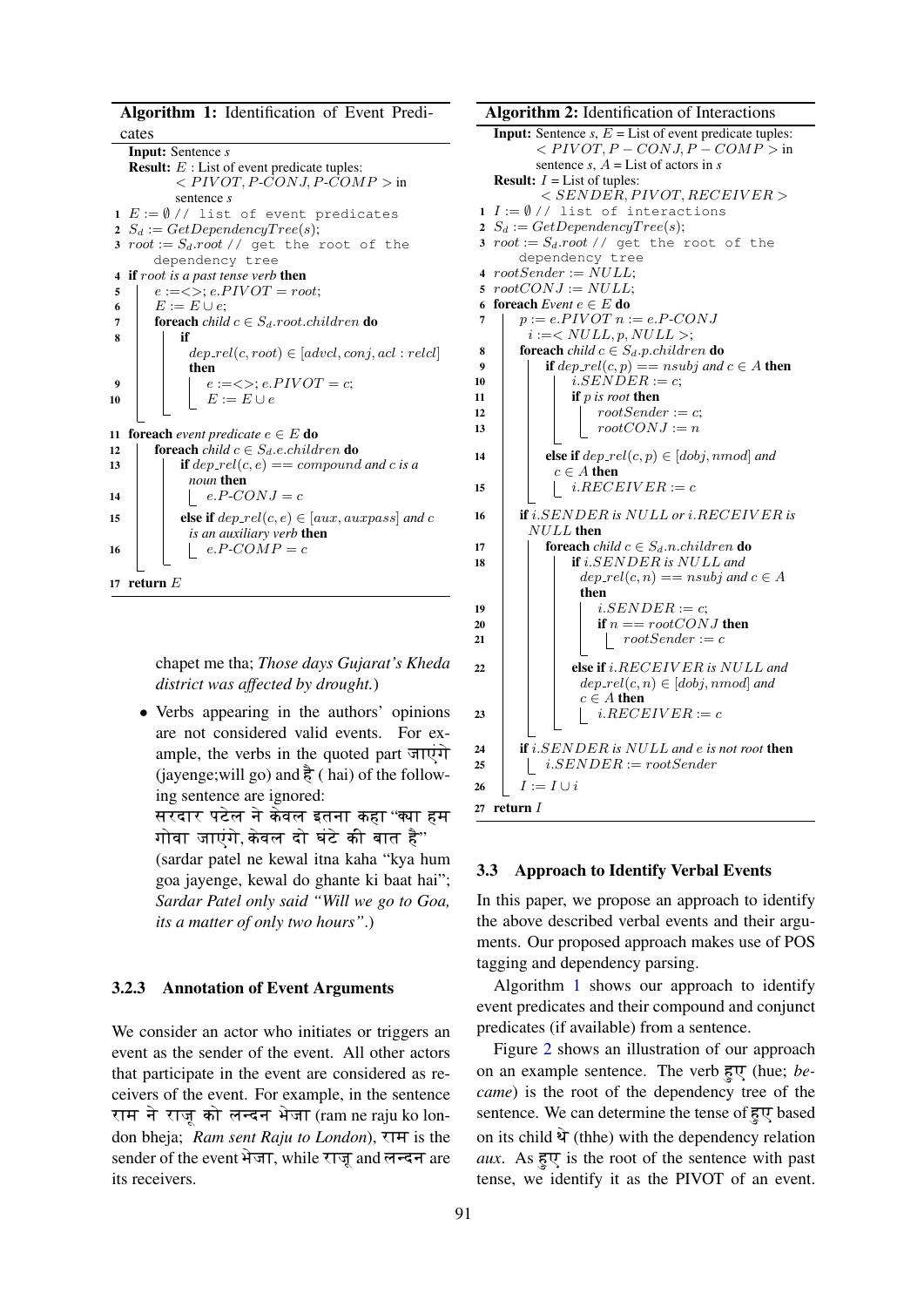In the dependency tree of this sentence, the word नाराज (naraj; *unhappy*) is a *noun* child of हुए with dependency relation *compound* and hence, we identify नाराज as P-CONJ of हुए. Similarly, we identify  $\hat{Y}$  as its P-COMP.

<span id="page-5-0"></span>

Figure 2: Example of event identification from a sentence (only relevant dependencies are shown for the sake of brevity)

In order to filter out an irrealis or non-punctual event, we check its respective P-COMP against a manually curated list of verbs such as जाता ,जाया, रही, रहे, चाहे, चाहती, होना, होती indicating either continuity or uncertainty of events. We also ignore events appearing in quotes as they are likely to be authors' opinions.

#### 3.4 Approach to Identify Event Arguments

Algorithm [2](#page-4-1) discusses our event argument identification approach leading to formation of the interactions to be shown on an MSC.

Figure [3](#page-6-0) shows an illustration of our approach on an example sentence. For the event pivot लिखा (likha; wrote), words गांधी (Gandhi) and पटेल (Patel) are its dependency children with relations *nsubj* and *dobj* respectively. They are also present in the list of extracted actors and hence are designated as sender and receiver of this event.

In Figure [4,](#page-6-1) the word  $\overline{\mathbf{z}}$  (chhuut; waiver) is dependent on the P-CONJ -  $HTT$  (maang; demand) through the dependency relation *nmod*, but is not a valid actor and hence not a valid receiver.

### 4 Experimentation Details

#### 4.1 Datasets

We carry out our experiments on the four text narratives from Indian History, contributed by [\(Ram](#page-8-10)[rakhiyani et al.,](#page-8-10) [2018\)](#page-8-10). We obtain the dataset text and gold actor annotations and we carry out the event annotations for these datasets with the help of three annotators. The statistics about the datasets are described in Table [2.](#page-5-1)

<span id="page-5-1"></span>

|                | sardar | emergency | plassey | shivaji |
|----------------|--------|-----------|---------|---------|
| # Sentences    | 90     | 56        | 74      |         |
| # Words        | 1661   | 1373      | 1361    | 1293    |
| # Actors       | 115    | 78        | 79      | 112     |
| # Interactions | 88     | 74        | 57      | 69      |

Table 2: Dataset Statistics

### 4.2 Experimental Setup

We used the Google SyntaxNet<sup>[2](#page-0-1)</sup> for dependency parsing the Hindi sentences. SyntaxNet is a TensorFlow toolkit for deep learning powered natural language understanding developed at Google. The *Parsey Universal* component of SyntaxNet supports NLP preprocessing tasks such as POS tagging, morphological analysis and dependency parsing for 40 different languages including Hindi.

We employed two different NER approaches proposed for Hindi and consider a word as part of a named entity if either or both of them identify it as a named entity. One of the approaches is Polyglot, proposed in [\(Al-Rfou et al.,](#page-8-13) [2013\)](#page-8-13). It is based on using language agnostic techniques involving Wikipedia and Freebase and no human annotated NER training data. The second approach is proposed by [\(Murthy et al.,](#page-8-14) [2019\)](#page-8-14) and is based on a supervised deep learning architecture for NER in Hindi. To access the Hindi WordNet [\(Narayan](#page-8-15) [et al.,](#page-8-15) [2002\)](#page-8-15), we use the pyiwn toolkit [\(Panjwani](#page-8-16) [et al.,](#page-8-16) [2018\)](#page-8-16) which is a python API to access Indian language WordNets.

We use the *Sardar* dataset as a training set to iteratively revise and improve the extraction algorithms while keeping the other datasets unseen.

#### 4.3 Evaluation and Results

The approach comprises of multiple facets like actor identification, actor coreference resolution, event extraction and event argument finding. To assess each of these facets, we carry out evaluation of the proposed approach at multiple levels.

As the first level, we check the performance of actor identification and coreference resolution. If an actor predicted by the approach is present in the gold standard, it is marked as a true positive. False positives and false negatives are computed accordingly. We report the F1 scores for actor mention identification for each dataset in Table [3.](#page-6-2) At this level, we also report the MUC [\(Vilain et al.,](#page-9-2) [1995\)](#page-9-2), the  $B<sup>3</sup>$  [\(Bagga and Baldwin,](#page-8-17) [1998\)](#page-8-17) and the

<sup>&</sup>lt;sup>2</sup>[https://github.com/tensorflow/models/](https://github.com/tensorflow/models/tree/master/research/syntaxnet) [tree/master/research/syntaxnet](https://github.com/tensorflow/models/tree/master/research/syntaxnet)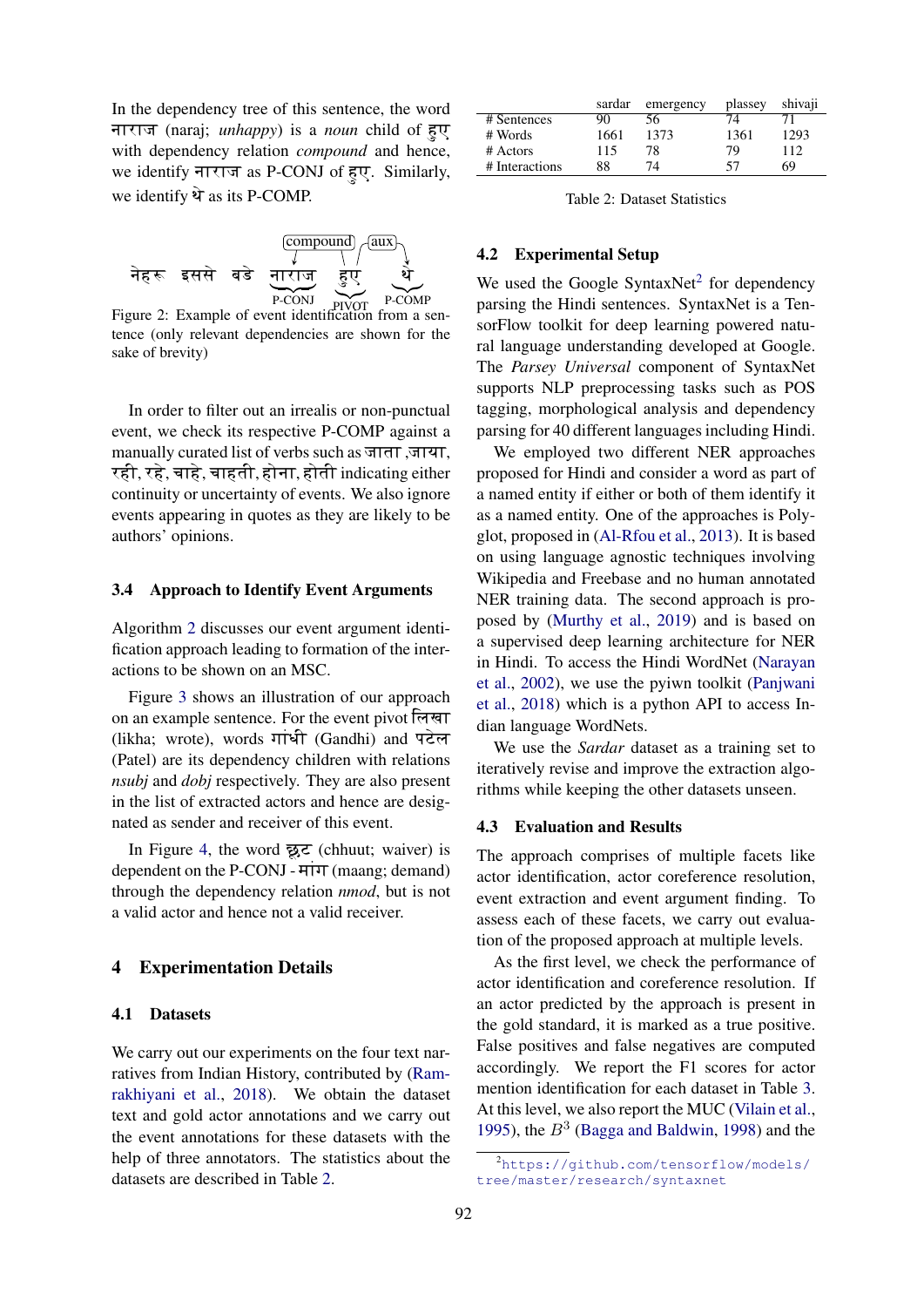<span id="page-6-0"></span>

<span id="page-6-1"></span>Figure 3: Example of event argument identification from a sentence (only relevant dependencies are shown for the sake of brevity)



Figure 4: Example of valid and invalid arguments of an event predicate (only relevant dependencies are shown for the sake of brevity)

CEAFe [\(Luo,](#page-8-18) [2005\)](#page-8-18) scores to measure the coreference resolution performance.

<span id="page-6-2"></span>

| Dataset   | Participant | Canonical mentions & aliases |      |       |
|-----------|-------------|------------------------------|------|-------|
|           | mentions    | <b>BCUB</b>                  | MUC  | CEAFe |
| sardar    | 68.2        | 45.7                         | 51.0 | 48.6  |
| emergency | 71.0        | 41 2                         | 44.1 | 43.1  |
| plassey   | 68.5        | 40.6                         | 50.4 | 34.6  |
| shivaji   |             |                              | .R 7 | 38 Q  |

Table 3: Performance of Actor Identification and Coreference Resolution ( $F_1$  metric in %).

At the next level, we check the correctness of events which are basis for interactions. If the predicted pivot is present in the gold standard, it is counted as a true positive and the false positives and false negatives are computed accordingly. In a similar way, true positives, false positives and false negatives are computed for P-CONJ and P-COMP parts. We report F1 scores for each of PIVOT, P-CONJ and P-COMP separately and the three combined i.e. the complete event, in Table [4.](#page-7-0)

At the final level, we check correctness of the extracted interactions which involves checking the correctness of both the event and its actor arguments. In Table [5,](#page-7-1) we report F1 scores for three settings namely Sender+Pivot (combination of both event pivot and corresponding sender should be correct), Receiver+Pivot (combination of both event pivot and corresponding receiver should be correct), Complete interaction (complete combination of event pivot, corresponding sender and corresponding receiver should be correct).

### 4.4 Analysis

From the low to moderate results, it can be observed that each stage of the approach is chal-

lenging. It is important to note here that this is a pipeline based approach and errors propagate from one stage to the next. A considerable number of errors is also attributed to the performance of linguistic tools such as SyntaxNet and Hindi NER.

We now discuss some error cases for the actor  $extraction stage.$  In the sentence इसके चलते कई अवसरों पर दोनो ने ही अपने पद का त्याग करने की धमकी दे दी थी (iske chalte kai avsaro par dono ne hi apne pad ka tyaag karne ki dhamki de di thi; *Meanwhile, on multiple occasions both had threatened to resign from their posts*), the gold actor दोनो (dono; both) is a noun but is not tagged as a valid actor. This is because none of the hypernyms of दोनो carry a PERSON sense and hence, our WordNet based approach fails to identify  $\vec{\tau}$ as a valid actor. This example highlights the need of a more richer knowledge resource that can disambiguate words like  $\overrightarrow{a}$  as an actor from its quantifier sense. Another error case is regarding pronouns like इसको (isko: this/him/her) which can be used to refer to events or actors. Pronouns like these are present in our pronoun list because of their actor referring property, but at places in the text when it appears referring a non-actor it is still considered as an actor leading to a false positive.

We also discuss error cases for the interaction extraction stage. In the sentence लन्दन जाकर उन्होंने बैरिस्टर की पढाई की और वापस आकर अहमदाबाद में वकालत करने लगे (landan jakar unhone baristri ki padhai ki aur wapas aakar ahmedabad me vakalat karne lage; *He went to London, studied law, came back and started practising law in Ahmedabad.*), the PIVOT आकर (aakar; came) does not find the right sender argument  $\overrightarrow{3}$   $\overrightarrow{5}$  (unhone; he) using the dependency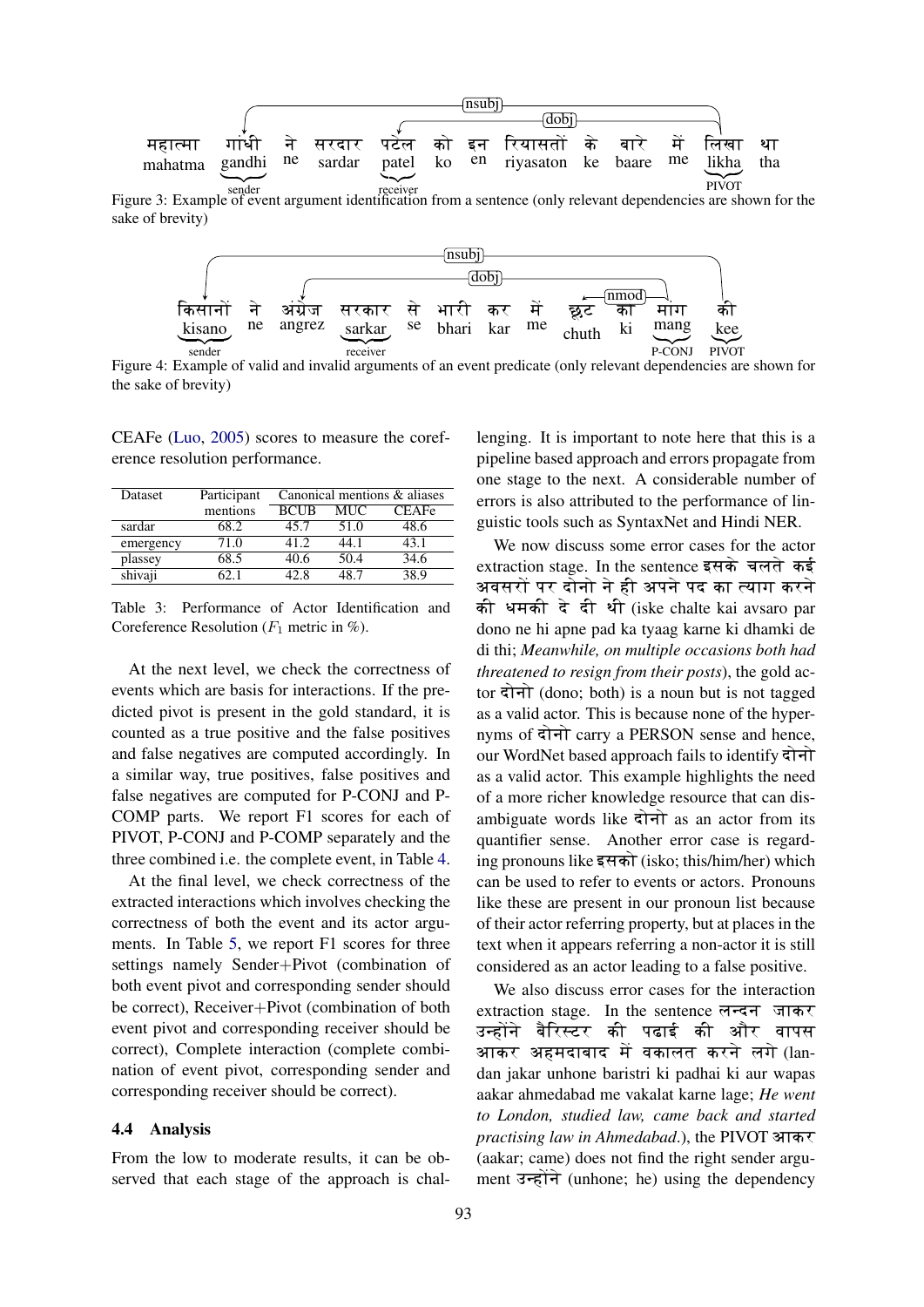<span id="page-7-0"></span>

|                       | Sardar Patel | Emergency | <b>Battle of Plassey</b> | Shivaii Maharai |
|-----------------------|--------------|-----------|--------------------------|-----------------|
| <b>PIVOT</b>          | 0.82         | 0.82      | 0.64                     | 0.79            |
| P-CONJ                | 0.72         | 0.69      | 0.55                     | 0.53            |
| P-COMP                | 0.83         | 0.84      | 0.64                     | 0.81            |
| $PIVOT+P-CONJ+P-COMP$ | 0.66         | 0.62      | 0.47                     | 0.46            |

Table 4: F1 scores - Event Evaluation

<span id="page-7-1"></span>

|                      | Sardar Patel | Emergency | <b>Battle of Plassey</b> | Shivaji Maharaj |
|----------------------|--------------|-----------|--------------------------|-----------------|
| Sender+PIVOT         | 0.54         | 0.43      | 0.43                     | 0.55            |
| $Receiver + PIVOT$   | 0.50         | 0.39      | 0.35                     | 0.48            |
| Complete Interaction | 0.38         | 0.30      | 0.25                     | 0.41            |

Table 5: F1 scores - Interaction Evaluation

<span id="page-7-2"></span>

Figure 5: Predicted MSC of the example sentence ''लन्दन जाकर उन्होंने बैरिस्टर की पढाई की और वापस आकर अहमदाबाद में वकालत करने लगे" (*He went to London, studied law, came back and started practising law in Ahmedabad.*)

parse based argument finding approach. This highlights the importance of more robust approach to identify arguments of events.

As part of the analysis, we show the visual MSC based depiction of the earlier sentence लन्दन जाकर उन्होंने बैरिस्टर की पढाई की और वापस आकर अहमदाबाद में वकालत करने लगे $\,$ in Fig- $\,$ ure [5.](#page-7-2) As pointed out, the event आकर does not form a valid interaction because of absence of correct arguments.

## 5 Related Work

Automatic extraction of MSCs from narratives is studied for English language. Recently, [\(Palshikar](#page-8-5) [et al.,](#page-8-5) [2019\)](#page-8-5) proposed a semantic role labelling and dependency parsing based approach to extract messages discussed in a narrative. They further use the Document Level Time-anchors algorithm for temporal ordering of extracted messages.

Several researchers such as [\(Rao and Devi,](#page-8-19) [2017,](#page-8-19) [2018\)](#page-8-20) have focused on extraction of events from Hindi. However, these works are focused on news and social media texts. [\(Kuila et al.,](#page-8-21) [2018\)](#page-8-21) propose a neural network based approach for event extraction. However, the approach is supervised and needs labelled data. On the other hand, our approach does not need labelled data.

### 6 Conclusions

In this paper we proposed the use of a knowledge representation known as Message Sequence Charts (MSC) for visualizing Hindi narratives by identifying and depicting the multiple actors and interactions involved. As per our knowledge this is the first attempt to visualize Hindi narratives and represent them formally. We extend a set of annotation guidelines for marking events and their arguments pivoted on verbs. We also propose linguistic knowledge based approach for actor and interaction identification. We report results on four state-of-the-art Hindi narrative datasets and present a brief analysis of the approaches. As future work, we would like to extend this work on lines of Semantic Role Labelling (SRL) for Hindi including nominal predicates and more arguments. We also aim to work on the temporal ordering aspect of Hindi narratives which would allow us to depict interactions in the true chronological order.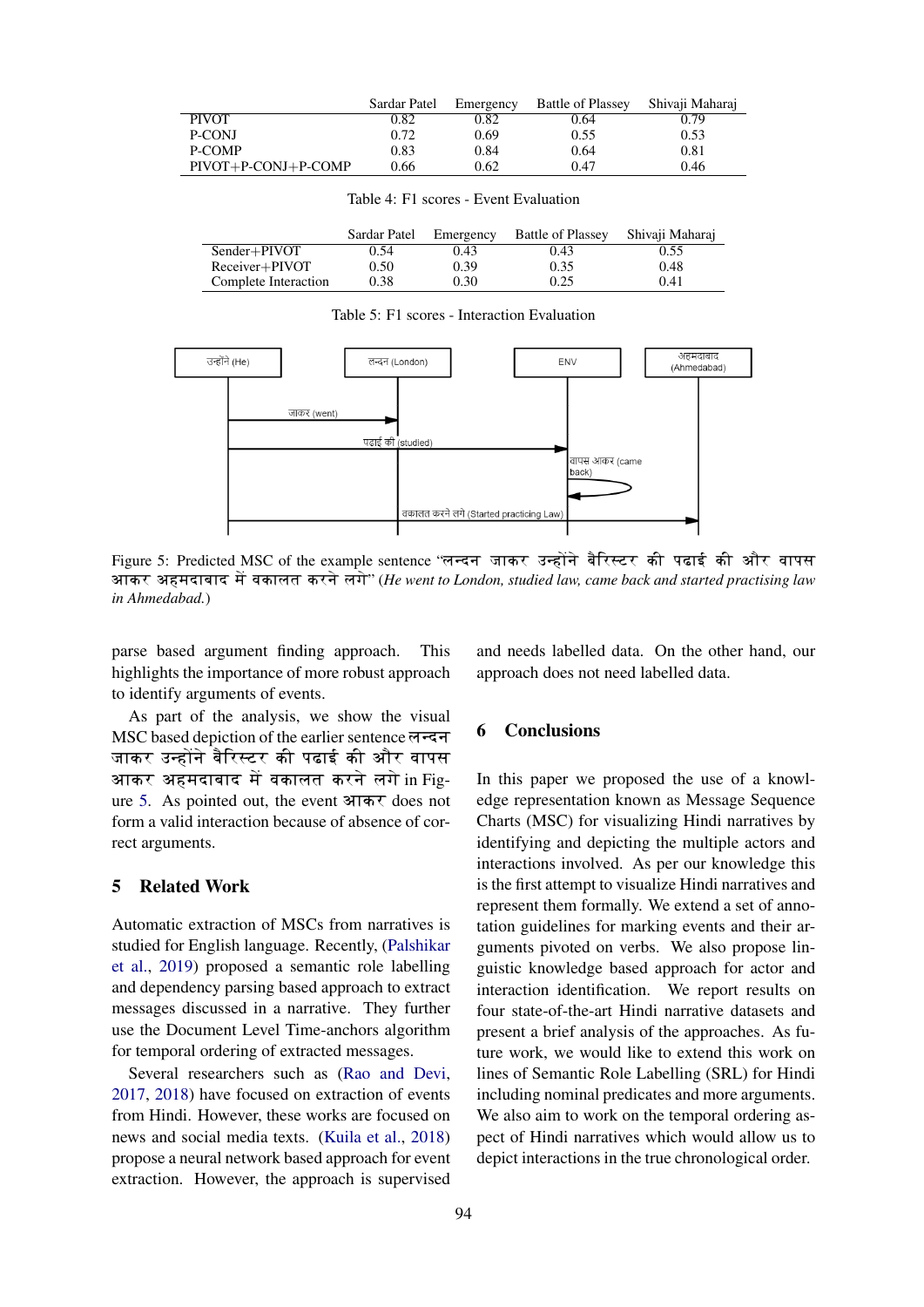### References

- <span id="page-8-13"></span>Rami Al-Rfou, Bryan Perozzi, and Steven Skiena. 2013. Polyglot: Distributed Word Representations for Multilingual NLP. In *Proceedings of the Seventeenth Conference on Computational Natural Language Learning*, pages 183–192, Sofia, Bulgaria. Association for Computational Linguistics.
- <span id="page-8-17"></span>Amit Bagga and Breck Baldwin. 1998. Algorithms for Scoring Coreference Chains. In *The first international conference on language resources and evaluation workshop on linguistics coreference*, volume 1, pages 563–566. Granada.
- <span id="page-8-4"></span>Harsimran Bedi, Sangameshwar Patil, Swapnil Hingmire, and Girish Keshav Palshikar. 2017. Event Timeline Generation from History Textbooks. In *Proceedings of the 4th Workshop on Natural Language Processing Techniques for Educational Applications, NLP-TEA@IJCNLP 2017, Taipei, Taiwan, December 1, 2017*, pages 69–77.
- <span id="page-8-1"></span>Seymour Chatman. 1975. Towards a Theory of Narrative. *New literary history*, 6(2):295–318.
- <span id="page-8-9"></span>Wei-Te Chen, Claire Bonial, and Martha Palmer. 2015. English Light Verb Construction Identification using Lexical Knowledge. In *Twenty-Ninth AAAI Conference on Artificial Intelligence*.
- <span id="page-8-8"></span>Pranav Goel, Alok Debnath, Suhan Prabhu, and Manish Shrivastava. 2020. Hindi TimeBank: An ISO-TimeML Annotated Reference Corpus. In *Workshop on Interoperable Semantic Annotation (ISA-16)*.
- <span id="page-8-6"></span>Jaipal Singh Goud, Pranav Goel, Alok Debnath, Suhan Prabhu, and Manish Shrivastava. 2019. A Semantico-Syntactic Approach to Event-Mention Detection and Extraction In Hindi. In *Proceedings 15th Joint ACL-ISO Workshop on Interoperable Semantic Annotation*, pages 63–76.
- <span id="page-8-12"></span>Roderick Kay and Ruth Aylett. 1996. Transitivity and Foregrounding in News Articles: Experiments in Information Retrieval and Automatic Summarising. In *34th Annual Meeting of the Association for Computational Linguistics, 24-27 June 1996, University of California, Santa Cruz, California, USA, Proceedings.*, pages 369–371.
- <span id="page-8-21"></span>Alapan Kuila, Sarath chandra Bussa, and Sudeshna Sarkar. 2018. A Neural Network based Event Extraction System for Indian Languages. In *FIRE (Working Notes)*, pages 291–301.
- <span id="page-8-18"></span>Xiaoqiang Luo. 2005. On Coreference Resolution Performance Metrics. In *HLT/EMNLP 2005*, pages 25– 32. Association for Computational Linguistics.
- <span id="page-8-2"></span>Christopher D. Manning, Mihai Surdeanu, John Bauer, Jenny Finkel, Prismatic Inc, Steven J. Bethard, and David Mcclosky. 2014. The Stanford CoreNLP Natural Language Processing Toolkit. In *In ACL, System Demonstrations*.
- <span id="page-8-7"></span>Teruko Mitamura, Zhengzhong Liu, and Eduard H. Hovy. 2015. Overview of TAC KBP 2015 Event Nugget Track. In *Proceedings of the 2015 Text Analysis Conference, TAC 2015, Gaithersburg, Maryland, USA, November 16-17, 2015, 2015*.
- <span id="page-8-14"></span>V. Rudra Murthy, Mitesh M. Khapra, and Pushpak Bhattacharyya. 2019. Improving NER Tagging Performance in Low-Resource Languages via Multilingual Learning. *ACM Trans. Asian & Low-Resource Lang. Inf. Process.*, 18(2):9:1–9:20.
- <span id="page-8-15"></span>Dipak Narayan, Debasri Chakrabarti, Prabhakar Pande, and Pushpak Bhattacharyya. 2002. An Experience in Building the Indo WordNet-a WordNet for Hindi. In *First International Conference on Global Word-Net, Mysore, India*.
- <span id="page-8-5"></span>Girish Palshikar, Sachin Pawar, Sangameshwar Patil, Swapnil Hingmire, Nitin Ramrakhiyani, Harsimran Bedi, Pushpak Bhattacharyya, and Vasudeva Varma. 2019. Extraction of Message Sequence Charts from Narrative History Text. In *Proceedings of the First Workshop on Narrative Understanding*, pages 28– 36, Minneapolis, Minnesota. Association for Computational Linguistics.
- <span id="page-8-16"></span>Ritesh Panjwani, Diptesh Kanojia, and Pushpak Bhattacharyya. 2018. pyiwn: A Python-based API to access Indian Language WordNets. In *Proceedings of the Global WordNet Conference*, volume 2018.
- <span id="page-8-10"></span>Nitin Ramrakhiyani, Swapnil Hingmire, Sachin Pawar, Sangameshwar Patil, Girish K. Palshikar, Pushpak Bhattacharyya, and Vasudeva Varma. 2018. Resolving Actor Coreferences in Hindi Narrative Text. In *Proceedings of the 15th International Conference on Natural Language Processing, ICON 2018, Patiala, India, December 15-18, 2018*.
- <span id="page-8-19"></span>Pattabhi RK Rao and Sobha Lalitha Devi. 2017. EventXtract-IL: Event Extraction from Social Media Text in Indian Languages@ FIRE 2017-An Overview. In *FIRE (Working Notes)*, pages 130– 135.
- <span id="page-8-20"></span>Pattabhi RK Rao and Sobha Lalitha Devi. 2018. EventXtract-IL: Event Extraction from Newswires and Social Media Text in Indian Languages@ FIRE 2018-An Overview. In *FIRE (Working Notes)*, pages 282–290.
- <span id="page-8-3"></span>Ekkart Rudolph, Peter Graubmann, and Jens Grabowski. 1996. Tutorial on Message Sequence Charts. *Computer Networks and ISDN Systems*, 28(12):1629–1641.
- <span id="page-8-0"></span>Roger C. Schank and Gary Saul Morson. 1995. *Tell Me a Story: Narrative and Intelligence*. Northwestern University Press.
- <span id="page-8-11"></span>Ashwini Vaidya. 2015. *Hindi Complex Predicates: Linguistic and Computational Approaches*. Ph.D. thesis, University of Colorado at Boulder.